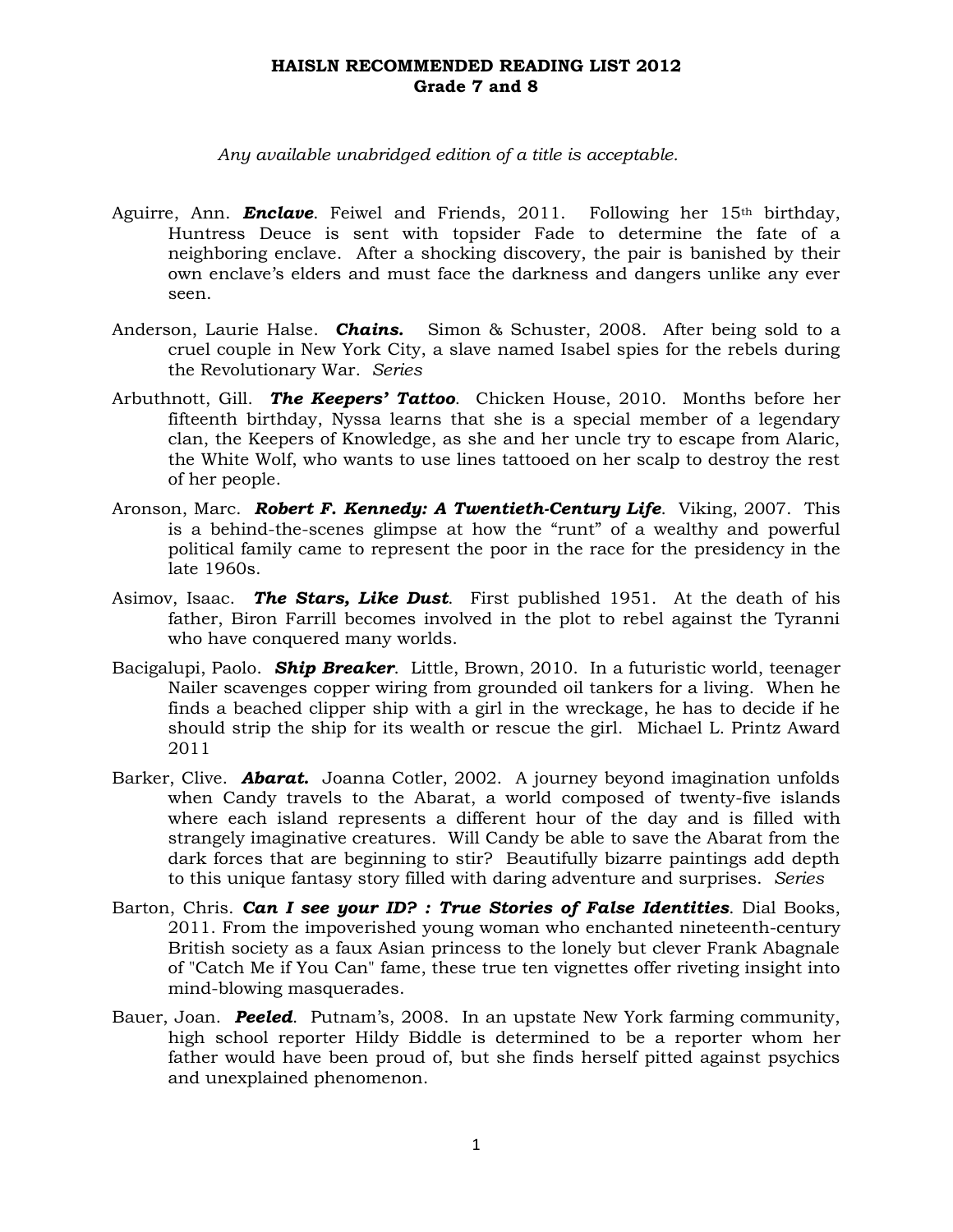- Bondoux, Anne-Laure. *A Time of Miracles.* Translated from the French by Y. Maudet. Delacorte, 2010. In the early 1990s, a boy with a mysterious past and the woman who cares for him endure a five-year journey across the war-torn Caucasus and Europe, weathering hardships and welcoming unforgettable encounters with other refugees searching for a better life. Batchelder Award Winner 2011
- Bradford, Chris. *Young Samurai: The Way of the Warrior*. Disney-Hyperion, 2008. Orphaned by a ninja pirate attack off the coast of Japan in 1611, twelve-yearold English lad Jack Fletcher is determined to prove himself despite the bullying of fellow students. A legendary sword master who rescued Jack begins training him as a samurai warrior. *Series*
- Brande, Robin. *Fat Cat*. Alfred A. Knopf, 2009. Overweight teen Catherine embarks on a high school science fair project in which she decides to emulate the ways of hominids, the earliest ancestors of human beings, by eating an all-natural diet and foregoing technology as much as possible.
- Bryant, Jen. *Pieces of Georgia: A Novel*. Alfred A. Knopf, 2006. In journal entries to her mother, a gifted artist who died suddenly, thirteen-year-old Georgia McCoy reveals how her life changes after she receives an anonymous gift membership to a nearby art museum.
- Card, Orson Scott. *Ender's Game*. First published 1985. Andrew "Ender" Wiggin, who spends his childhood at military school in outer space, believes he is playing computer-simulated war games. However, he comes to realize he is really commanding the last great fleet of Earth. Hugo Award; Nebula Award. *Series*
- Carter, Ally. *Heist Society*. Disney-Hyperion, 2010. A group of teenagers uses its combined talents to re-steal several priceless paintings and save fifteen-year-old Kat Bishop's father, himself an international art thief, from a vengeful collector. *Series*
- Chatterton, Martin. *The Brain Finds a Leg*. Peachtree, 2009. In Farrago Bay, Australia, thirteen-year-old Sheldon is recruited by a new student, Theo Brain, to help investigate a murder which is tied not only to bizarre animal behavior but also to a diabolical plot to alter human intelligence.
- Chibbaro, Julie. *Deadly*. Atheneum, 2011. New York City in 1793 is reeling from typhoid fever and sixteen-year-old Prudence is hired, against convention, by the Sanitation Department to discover how the disease is being spread.
- Chima, Cinda Williams. *The Demon King*. Disney-Hyperion, 2009. The first in a high fantasy series that tells of the intertwining fates of former street gang leader Han Alister and headstrong Princess Raisa as Han takes possession of an amulet that once belonged to an evil wizard and Raisa uncovers a conspiracy in the Grey Wolf Court. *Series*
- Christie, Agatha. *And Then There Were None* (alternate title: *Ten Little Indians)*. First published 1940. Ten people, each with something to hide and something to fear, are invited to a lonely mansion on Indian Island by a host who, surprisingly, fails to appear. And then, one by one, they begin to die.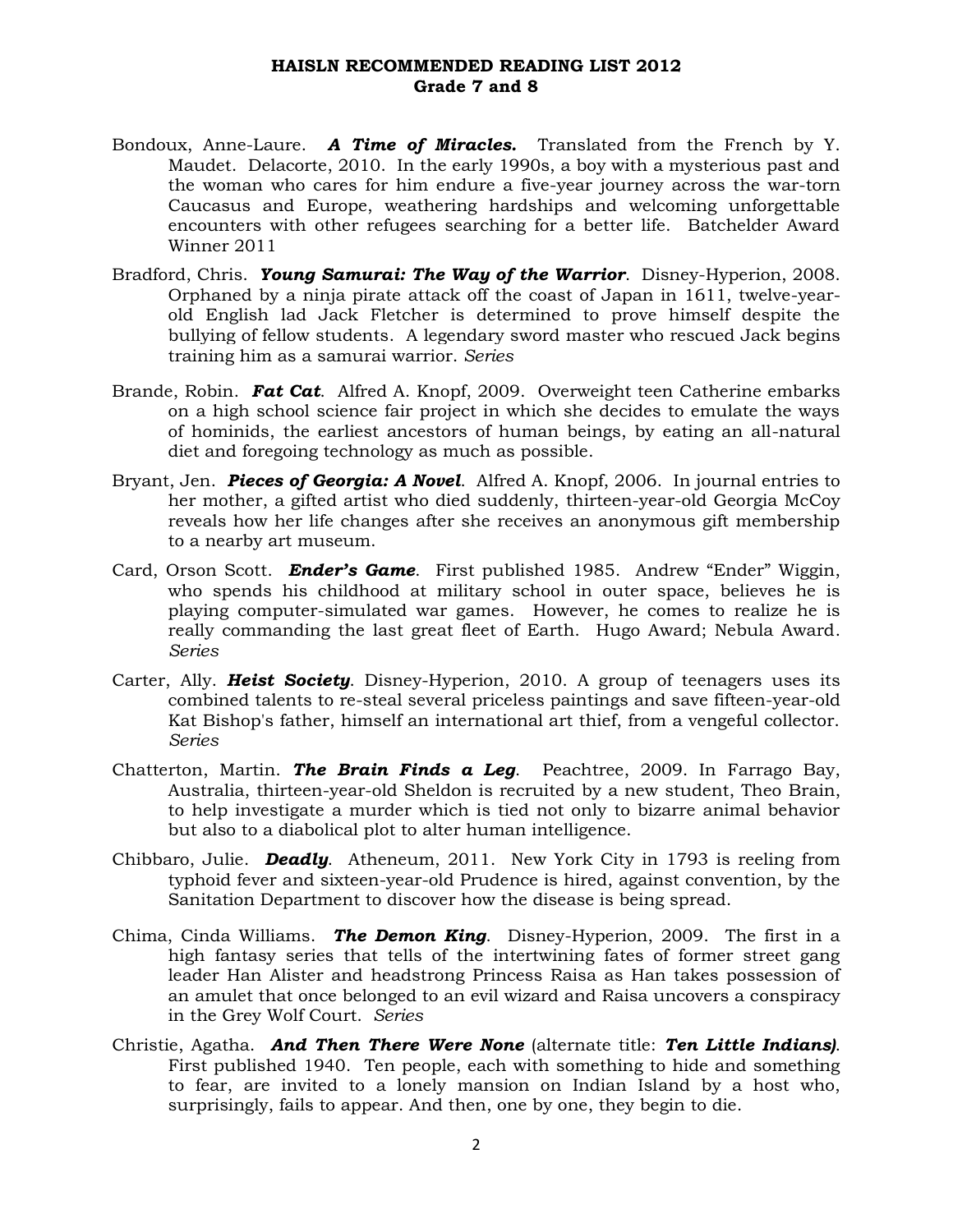- Cooney, Caroline. *Diamonds in the Shadow*. Delacorte, 2007. The Amabo family, refugees from a tyrannical regime in an African country, is beginning to adjust to its new life with a good-hearted American family -- even as another African refugee is pursuing a dangerous course that will impact both families.
- Cummings, Priscilla. *Red Kayak.* Dutton, 2004. Living near the water on Maryland's Eastern Shore, thirteen-year-old Brady and his best friends J.T. and Digger become entangled in a tragedy which tests their friendship and their idea about right and wrong.
- Dendy, Leslie A. *The Guinea Pig Scientists: Bold Self-Experimenters in Science and Medicine*. Holt, 2005. Recounts the true and amazing stories of ten scientists and medical researchers who endured extreme hardship and discomfort in order to test new discoveries and inventions in the fields of medicine and science.
- Deuker, Carl. *Gym Candy*. Houghton Mifflin, 2007. Freshman running back Mick Johnson works hard to make his dream of football stardom come true, finding the edge he needs to become bigger, stronger, and faster with the help of steroids despite consequences to his health and social life.
- Dionne, Erin. *Total Tragedy of a Girl Named Hamlet*. Dial Books, 2010. Hamlet's attempts to be a "normal" eighth grader become increasingly difficult when her genius seven-year-old sister and her eccentric Shakespeare scholar parents both begin to attend her school.
- Doyle, Arthur Conan, Sir. *The Hound of the Baskervilles*. First published 1902. Sherlock Holmes is asked to investigate the tale of a mysterious death and a hound that haunts the lonely moors around the Baskervilles' ancestral home.
- Doyle, Marissa. *Bewitching Season*. Holt, 2008. Persephone and Penelope, seventeen-year-old twins, are to be presented at court in London and meet Princess Victoria when they suddenly are catapulted into a romantic adventure involving their governess (a magician tutor), and a sinister Irish magician. *Series*
- Draper, Sharon M. *Fire from the R***ock**. Dutton, 2007. In 1957, honor student Sylvia Patterson is thrilled to be chosen to be among the first African American students to attend the all-white Central High School in Little Rock, Arkansas, but threats of violence by racist mobs cause Sylvia to reconsider.
- Dumas, Alexandre. *The Three Musketeers*. First published 1844. Young d'Artagnan comes to Paris to join the Musketeers who serve King Louis XIV and try to foil the evil plots of Cardinal Richelieu.
- Engle, Margarita. *The Surrender Tree: Poems of Cuba's Struggle for Freedom*. Holt, 2008. Using free verse poetry, Rosa tells her story of healing, revolution, slavery, survival, and hope for freedom during three revolutions in Cuba between 1868 and 1898.
- Eulberg, Elizabeth. *Prom & Prejudice*. Point, 2011. For Lizzie Bennett, a music scholarship student at Connecticut's exclusive, girls-only Longbourn Academy, the furor over prom is senseless, but even more puzzling is her attraction to the pompous Will Darcy, best friend of her roommate's boyfriend.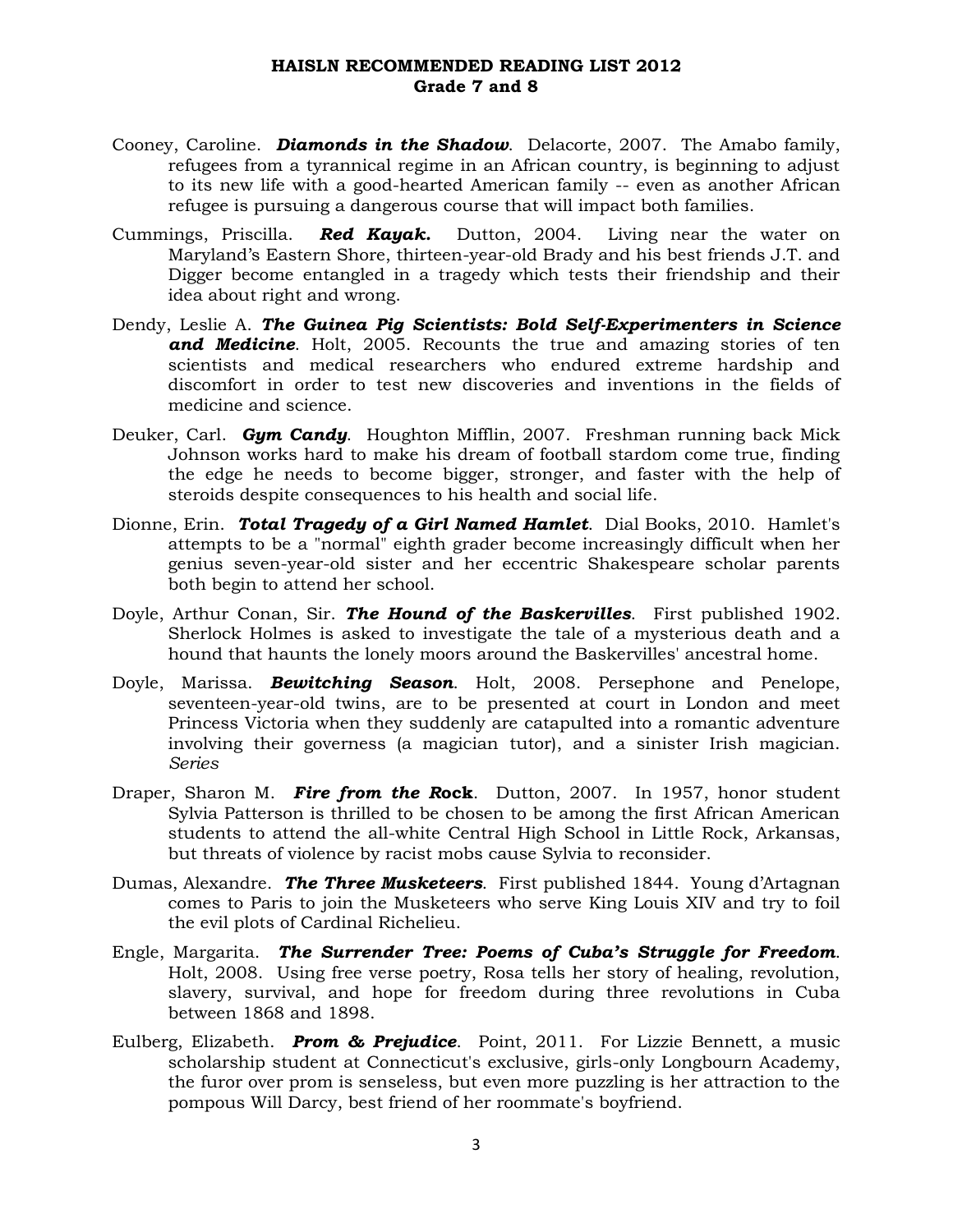- Feinstein, John. *The Rivalry: Mystery at the Army-Navy Game*. Alfred A. Knopf, 2010. Two teen reporters stumble across an illegal betting ring when they team up with major Washington news reporters to cover one of the fiercest rivalries of college football. *Series*
- Fisher, Catherine. *Incarceron*. Dial Books, 2007. Finn is struggling to escape from the Inside of Incarceron, a prison controlled by technology, while Claudia, the privileged warden's daughter, is trapped in a forced seventeenth century world on the Outside. *Series*
- Fleischman, Sid. *Sir Charlie Chaplin: The Funniest Man in the World*. Greenwillow, 2010. Charlie Chaplin, who was raised by a mentally ill mother and an alcoholic, mostly absent, father, spent his childhood in the depths of poverty but grew to international fame as perhaps "the funniest man in the world" in vaudeville, silent movies, and finally "talkies" at the end of his career.
- Flinn, Alex. *Beastly*. HarperTeen, 2007. Kyle Kingsbury, a vain, spoiled, private school student who judges others by their appearances, is turned into a frightening monster by a girl he humiliates. In order to break the spell, Kyle must find true love.
- Freedman, Russell. *The War to End All Wars: World War I*. Clarion, 2010. This is a narrative history of World War I that features archival photographs and describes how advanced military weaponry impacted the course of the war.
- Gaiman, Neil. *The Graveyard Book.* HarperCollins, 2008. Toddler Bod, short for Nobody, crawls into a graveyard after his family is brutally murdered. He is then raised lovingly and carefully to the age of eighteen by the graveyard's ghosts and otherworldly creatures. Newbery Award 2009
- Gardner, Sally. *The Red Necklace: A Story of the French Revolution***.** Dial Books, 2007. In the late eighteenth-century, Sido, the twelve-year-old daughter of a self-indulgent marquis, and Yann, a fourteen-year-old Gypsy orphan raised to perform in a magic show, face a common enemy at the start of the French Revolution. *Series*
- Gier, Kerstin. *Ruby Red.* Translated from the German by Anthea Bell. Holt, 2011. Sixteen-year-old Gwyneth Shepherd unexpectedly travels through time to the eighteenth century where she discovers a mystery about her real birth date and finds to her dismay that she must work with Gideon -- another time traveler who hates her!
- Gleitzman, Morris. *Once*. Holt, 2010. After living in a Catholic orphanage for nearly four years, a naive Jewish boy runs away and embarks on a journey across Nazi-occupied Poland to find his parents.
- Gonzalez, Christina Diaz. *The Red Umbrella*. Alfred A. Knopf, 2010. In 1961, fourteen-year-old Lucia's comfortable life in Cuba ends when communists take control of the country. Lucia and her younger brother are sent by their parents to live with a foster family in Nebraska and must adapt to a new language and way of life.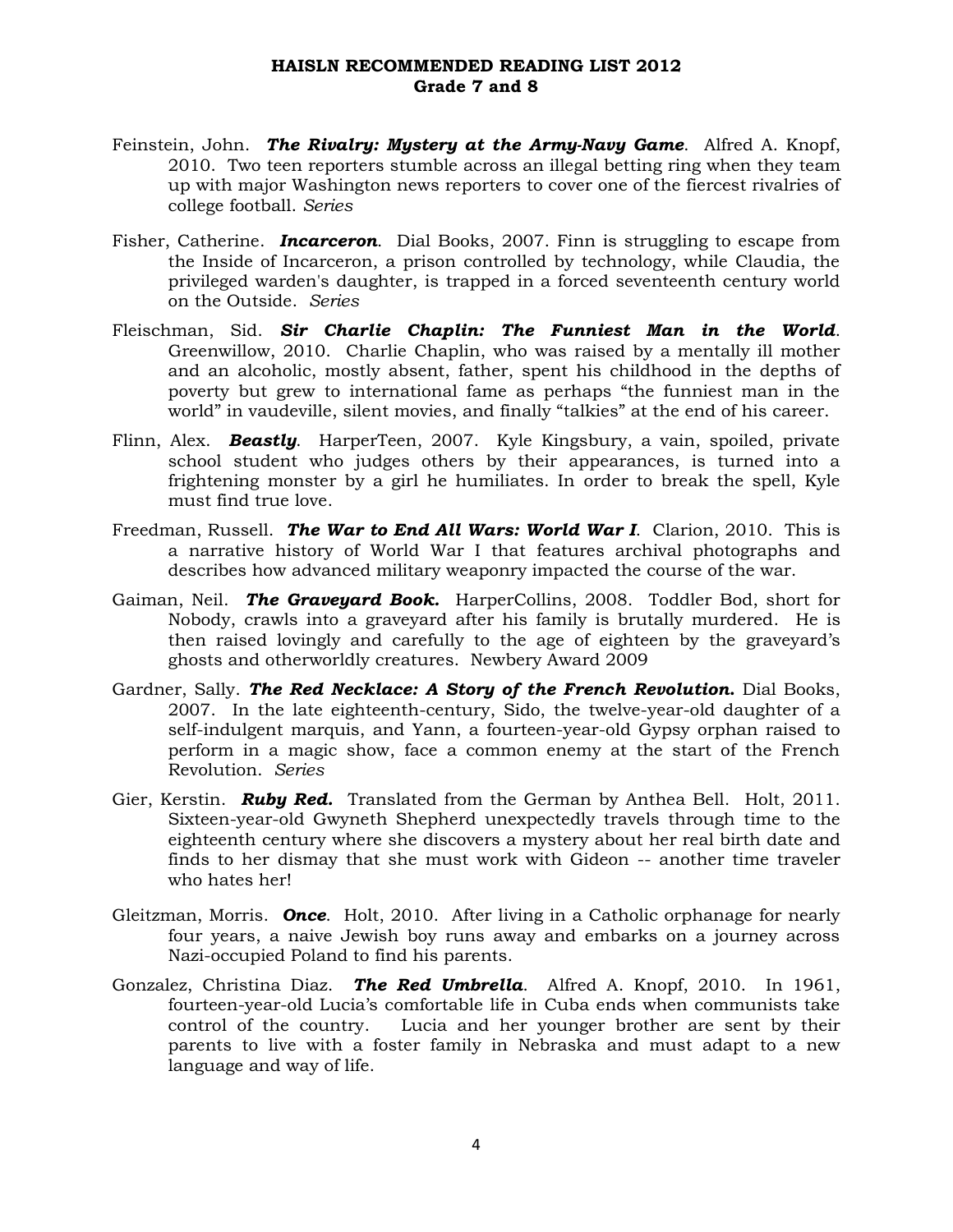- Grant, Michael. *Gone*. HarperTeen, 2008. In a small town on the coast of California, everyone over the age of fourteen suddenly disappears. A battle ensues between the remaining town residents and the students from a local private school. *Series*
- Green, Tim. *The Big Time: A Football Genius Novel*. Harper, 2010. Troy has a talent for predicting professional football teams' plays, but his talent complicates his own seventh grade team's drive to the Georgia State Championship, especially when the father he never knew shows up.
- Grimes, Nikki. *Planet Middle School*. Bloomsbury, 2011. A series of poems describes all the baffling changes at home and at school in twelve-year-old Joylin's transition from tomboy basketball player to not-quite-girly girl.
- Haddix, Margaret Peterson. *Uprising*. Simon & Schuster, 2007. Newly arrived in New York from Italy in 1911, Bella gets a job at the Triangle Shirtwaist Factory working long hours under terrible conditions alongside hundreds of other immigrants. When a spark ignites a bit of cloth, the factory becomes engulfed in flames.
- Hale, Marian. *Dark Water Rising*. Holt, 2006. While salvaging and rebuilding in the aftermath of the Galveston flood of 1900, sixteen-year-old Seth proves himself in a way that his previous efforts never could; but he still must face his father man-to-man. Actual eyewitness accounts are incorporated into the story.
- Hardinge, Frances. *The Lost Conspiracy*. Harper, 2009. When all the magical Lost are mysteriously killed on Gullstruck Island, retribution is taken violently against the impoverished Lace clan. As a result, the Lace sisters Hathin and Arilou are running for their lives and, ultimately, looking for revenge.
- Higgins, F. E. *The Eyeball Collector*. Feiwel and Friends, 2009. Homeless and orphaned after his father is blackmailed and dies, Hector seeks revenge against the creepy con man who ruined them and follows him to the mansion of the cruel Lady Mandible.
- Hinds, Gareth. *The Odyssey: A Graphic Novel.* Candlewick, 2010. Homer's epic tale of Odysseus - the ancient Greek hero who encounters witches and other obstacles on his journey home after fighting in the Trojan War - is retold in graphic novel format.
- Hoffman, Alice. *Green Witch*. Scholastic, 2010. A year after her family and world are destroyed, Green and her fellow survivors go on a quest for answers about life, love, loss, and their future.
- Ibbotson, Eva. *A Countess Below Stairs*. Speak, 2007. First published 1981. Anna, a young Russian countess forced to flee to England with her governess during the Russian Revolution, conceals her past in order to gain a muchneeded job as a maid in the Westerholme household. The growing attraction between her and Rupert, the handsome Earl of Westerholme, begins to cause trouble.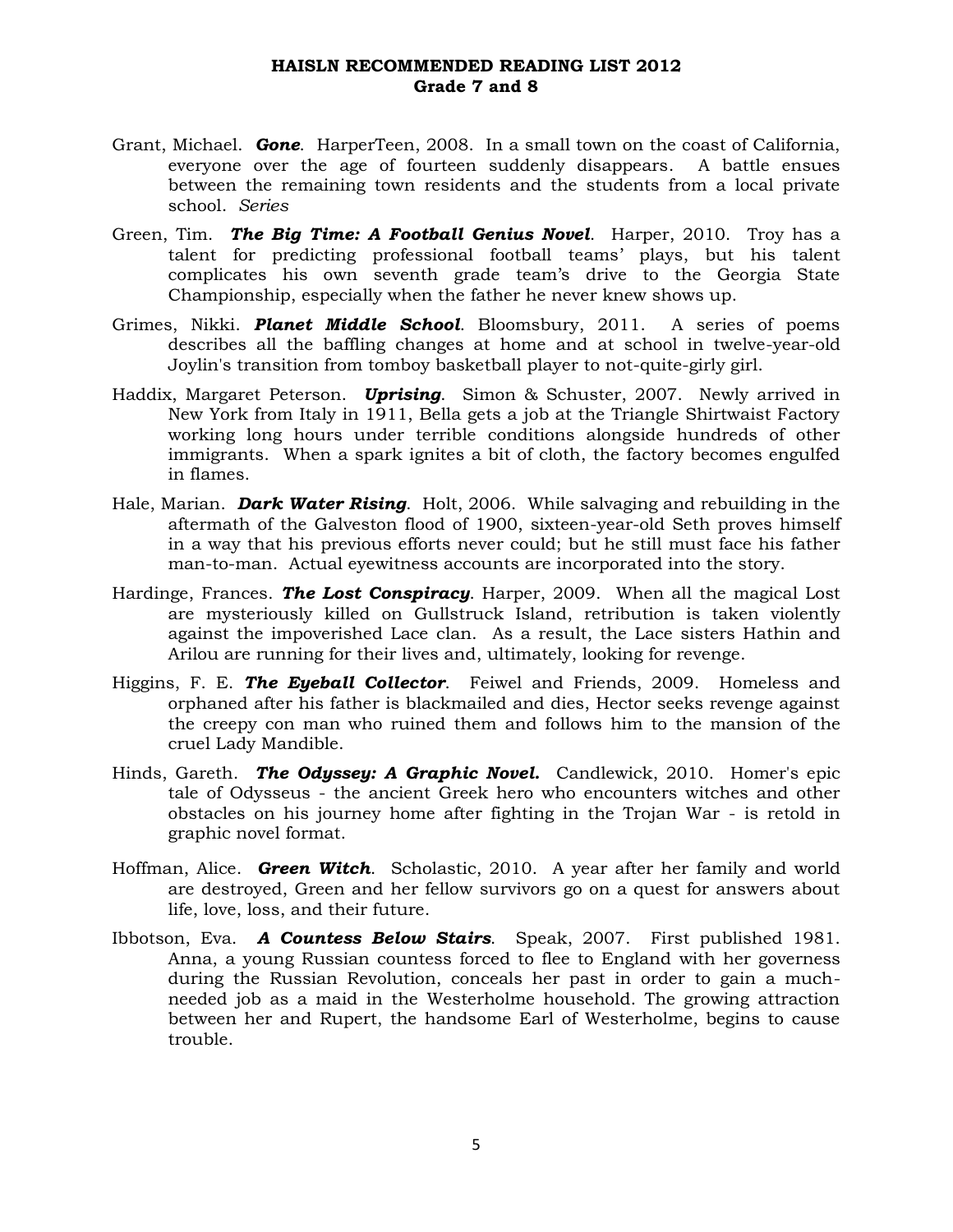- Jinks, Catherine. *The Reformed Vampire Support Group*. Harcourt, 2009. Fifteenyear-old vampire Nina has been stuck for fifty-one years in a boring support group for vampires. Nothing exciting has ever happened to them until one of them is murdered and the others must try to solve the crime.
- Kipling, Rudyard. *The Jungle Book*. First published in magazines, 1893-1895. This is a collection of stories which center on Mowgli, a "man-cub," raised by wolves. His journey to adulthood is aided by Baloo the bear and Bagheera the black panther. Also included is the story of a mongoose, Rikki-Tikki-Tavi.
- Kirby, Matthew. *The Clockwork Three*. Scholastic, 2010. As mysterious circumstances bring Giuseppe, Frederick, and Hannah together, their lives soon interlock like the turning gears in a clock and they realize that each one holds a key to solving the others' mysteries.
- Korman, Gordon. *Pop*. Balzer + Bray, 2009. Lonely after a midsummer move to a new town, sixteen-year-old high school quarterback Marcus Jordan becomes friends with a retired professional linebacker who is great at training him, but whose childish behavior keeps Marcus in hot water.
- Lane, Andrew. *Death Cloud*. Farrar, Straus and Giroux, 2010. In 1868, with his army officer father suddenly posted to India, and his mother mysteriously "unwell," fourteen-year-old Sherlock Holmes is sent to stay with his eccentric uncle and aunt in their vast house in Hampshire, where he uncovers his first murder and a diabolical villain. *Series*
- Le Guin, Ursula K. *A Wizard of Earthsea*. First published 1968. After pride causes him to unleash a demon, Zed is compelled to either chase or escape from the ever-pursuing shadow. *Series*
- Leavitt, Martine. *Keturah and Lord Death*. Front Street, 2006. Lord Death comes to claim sixteen-year-old Keturah when she is lost and starving in the King's Forest, but she charms him with her story and is granted a twenty-four hour reprieve in which to seek her one true love.
- Lee, Y.S. *A Spy in the House*. Candlewick, 2010. Rescued from the gallows in 1850s London, young orphan and thief Mary Quinn is offered a place at Miss Scrimshaw's Academy for Girls where she is trained to be part of an all-female investigative unit called The Agency. At age seventeen, she infiltrates a rich merchant's home in hopes of tracing his missing cargo ships. *Series*
- Li, Moying. *Snow Falling in Spring: Coming of Age in China during the Cultural Revolution*. Farrar, Straus and Giroux, 2008. Studying at a prestigious language school in Beijing, Moying Li seems destined for a promising future until the Cultural Revolution sweeps across China and student Red Guards orchestrate brutal assaults, public humiliations, and forced confessions throughout the country.
- Lu, Marie. *Legend*. Putnam's, 2011. In a dark future, when North America has split into two warring nations, fifteen-year-olds Day, a famous criminal, and prodigy June, the brilliant soldier hired to capture him, discover that they have a common enemy.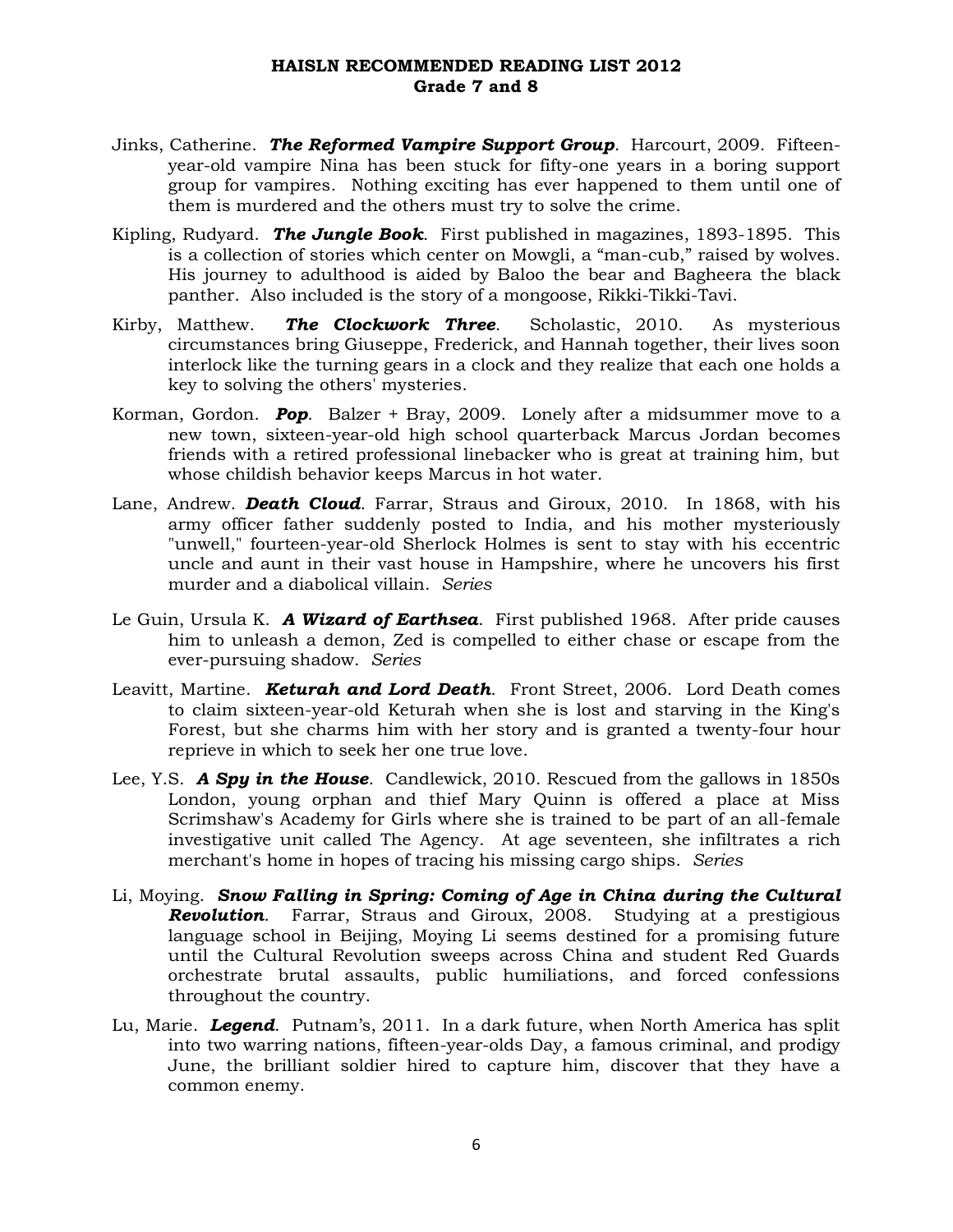- McMann, Lisa. *The Unwanteds*. Aladdin, 2011. In a society that purges thirteenyear-olds who are creative, identical twins Aaron and Alex are separated -- one to attend University while the other, supposedly Eliminated, finds himself in a wondrous place where youths hone their abilities and learn magic.
- Morris, Paula. *Ruined***.** Point, 2009. When Rebecca moves to New Orleans to stay with her aunt in a scary old house while her father is traveling, and while most kids at school treat her poorly, a mysterious girl named Lisette shows her the hidden nooks of the city and reveals shocking truths about Rebecca's own history.
- Mull, Brandon. *A World Without Heroes*. Aladdin, 2011. Fourteen-year-old Jason Walker is transported to a strange world called Lyrian, where he joins Rachel and a few rebels to piece together the Word that can destroy the malicious wizard emperor.
- Mulligan, Andy. *Trash*. David Fickling Books, 2010. A group of fourteen-year-old boys -- who make a living picking garbage from the outskirts of a large city - finds something special and mysterious that brings terrifying consequences.
- Murphy, Jim. *The Real Benedict Arnold*. Clarion, 2007. A comprehensive biography and history of Benedict Arnold that examines many of his heroic deeds and contributions to the Revolutionary cause before he decided to switch sides.
- Nelson, Peter. *Left for Dead: A Young Man's Search for Justice for the USS*  **Indianapolis**. Delacorte, 2002. Fifty years after the sinking of the U.S.S. Indianapolis at the end of World War II, a young boy helps the survivors set the record straight, bringing to light the Navy cover-up and an unfair court-martial of the ship's captain.
- Ness, Patrick. *A Monster Calls*. Candlewick, 2011. Troubled by the recurring nightmare that started with his mother's cancer treatments, twelve-year-old Conor is shocked by a monster in the form of a giant yew tree that appears at his window -- a monster who has three stories to tell and who wants "the truth" from Conor.
- Nye, Naomi Shihab. *You & Yours*. BOA Editions, 2005. Nye's poetry is filled with small moments in her Texas home and many larger themes from the war-torn Middle East.
- O'Brien, Caragh M. *Birthmarked*. Roaring Brook, 2010. Sixteen-year-old Gaia Stone, a midwife who dutifully delivers at least three babies a month and hands them over to the Enclave, a community within walls where the children are adopted and live with conveniences which are not available to the outside world, begins to question her loyalty to the group after her mother is brutally taken away from her by the people she serves.
- O'Neal, Eilis. *The False Princess*. Egmont USA, 2011. Nalia has been raised as the Princess of Thorvaldor, but on her sixteenth birthday she learns that her real name is Sinda and that she is part of a complicated plot that would change the future of her country forever.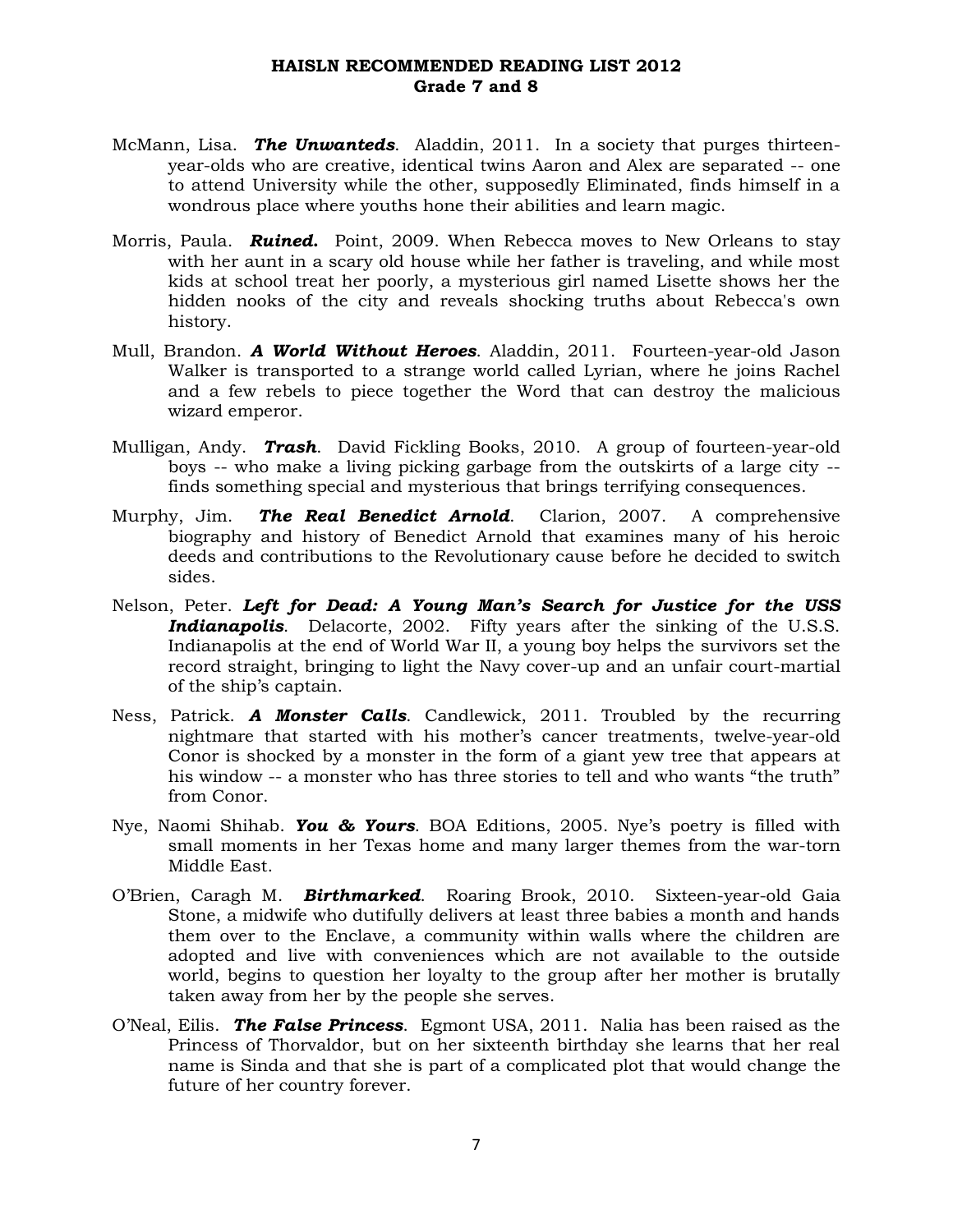- Oppel, Kenneth. *This Dark Endeavor*. Simon & Schuster, 2011. Victor Frankenstein, his twin brother, and his cousin explore the dark and forbidden depths of the Frankenstein castle, stumbling across the ancient magical texts that Victor later hopes will save his brother's life. A precursor to the classic character first introduced by Mary Shelley in 1818.
- Park, Linda Sue. *A Long Walk to Water*. Clarion, 2010. Young Salva survives many dangers growing up in war-torn Sudan and dedicates his life to making a difference for those who live in his native land. Based on a true story.
- Pearson, Mary E. *The Adoration of Jenna Fox*. Holt, 2008. In the not-too-distant future, when biotechnological advances have made synthetic bodies and brains possible but illegal, a seventeen-year-old girl, recovering from a serious accident and suffering from memory lapses, learns a startling secret about her existence.
- Petersen, David. *Mouse Guard, Volume 1: Fall 1152*. ASP Comics, 2007. A graphic novel about the world of Mouse Guard, mice with capes and swords defending themselves against their enemies as if they were Knights of the Round Table. *Series*
- Reeve, Philip. *Fever Crumb*. Scholastic, 2009. Foundling, Fever Crumb, has been raised as an engineer although females in the future London, England, are not believed capable of rational thought. At age fourteen she leaves her sheltered world and begins to learn startling truths about her past while facing danger in the present. *Series.*
- Rice, Condoleezza. *Condoleezza Rice: A Memoir of My Extraordinary, Ordinary*  **Family and Me.** Delacorte, 2011. Former Secretary of State Condoleezza Rice shares stories of growing up in a black middle class family during the racially turbulent 1950s and 1960s.
- Riggs, Ransom. *Miss Peregrine's Home for Peculiar Children.* Quirk Books, 2011. Sixteen-year-old Jacob, having traveled to a remote island after a family tragedy, discovers an abandoned orphanage, and, after some investigating, he learns the children who lived there may have been dangerous and quarantined and may also still be alive. Haunting vintage photographs are dispersed throughout the book, giving the story a hint of creepiness.
- Riordan, Rick. *The Red Pyramid*. Disney-Hyperion, 2010. Siblings Carter and Sadie Kane, who have been living apart the six years since their mother's death, are reunited with their Egyptologist father who takes them to the British Museum where he disappears in a fiery explosion. Carter and Sadie try to save their father by embarking on a dangerous pursuit which leads them to the source of a secret order that goes back to the time of the pharaohs. *Series*
- Ruiz Zafón, Carlos. *The Prince of Mist*. Little, Brown, 2010. In 1943, in a seaside town where their family has gone to be safe from war, thirteen-year-old Max Carver and sister, fifteen-year-old Alicia, with new friend Roland, face off against an evil magician who is striving to complete a bargain made before he died.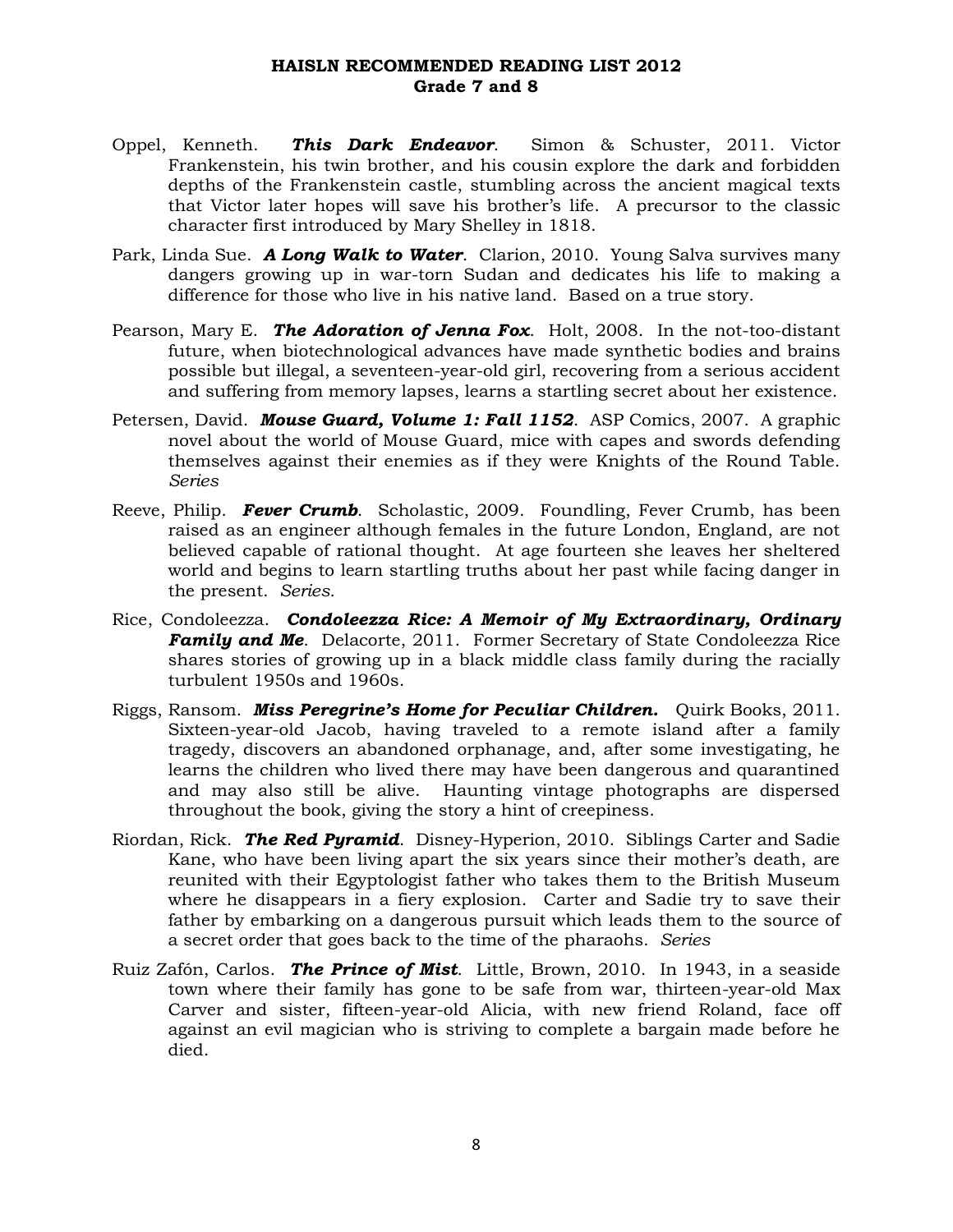- Runholt, Susan. *Rescuing Seneca Crane*. Viking, 2009. While accompanying her mother on a business trip to Scotland, fourteen-year-old Kari and her best friend Lucas attempt to solve a kidnapping mystery. *Series*
- Rylant, Cynthia. *Boris*. Harcourt, 2005. The narrator of these nineteen poems speaks directly to her cat, Boris, about his life and her own since his arrival at her door. This book is a good introduction for newcomers to poetry and is especially appealing to cat lovers.
- Sachar, Louis. *The Cardturner: A Novel About a Queen, a King, and a Joker*. Delacorte, 2010. When his wealthy uncle, a champion bridge player who has lost his vision, asks seventeen-year-old Alton to be a cardturner for him, Alton has no idea how much he will ultimately learn from his eccentric relative.
- Schmatz, Pat. *Bluefish*. Candlewick, 2011. Longing for the country and his missing dog Roscoe, Travis tries to survive in a new school while living with his alcoholic grandfather and burdened by a painful secret. Hope comes in the form of a teacher and a new friend named Velveeta.
- Schmidt, Gary D. *Trouble.* Clarion, 2008. Fourteen-year-old Henry, wanting to honor his brother Franklin's dying wishes, sets out to hike Maine's Mount Katahdin with his best friend and dog. However, fate adds another companion - - the Cambodian refugee accused of fatally injuring Franklin.
- Scieszka, Jon. *Knucklehead: Tall Tales & Mostly True Stories About Growing Up Scieszka*. Viking, 2008. Part memoir and part scrapbook, this book is a very funny autobiography of growing up in a family of six boys in the 1950s.
- Sepetys, Ruta*. Between Shades of Gray*. Philomel, 2011. On a calm, beautiful night in 1941 Lithuania, fifteen-year-old Lina's life is torn apart as she and her family are forced from their home and sent to work in labor camps along the harsh Arctic Circle as part of Stalin's forced relocation program.
- Shulman, Polly. *The Grimm Legacy.* Putnam's, 2010. High school student Elizabeth gets an after-school job as a page at the "New York Circulating Material Repository." When she gains coveted access to its Grimm Collection of magical objects, she and the other pages are drawn into a series of frightening adventures involving mythical creatures and stolen goods.
- Shusterman, Neal. *Unwind*. Simon & Schuster, 2007. Three teens embark upon a cross-country journey in order to escape from a society that salvages body parts from children ages thirteen to eighteen.
- Smiley, Jane. *The Georges and the Jewels*. Alfred A. Knopf, 2009. Seventh-grader Abby Lovitt grows up on her family's California horse ranch in the 1960s, learning to train the horses her father sells and trying to reconcile her strict religious upbringing with her own ideas about life. *Series*
- Smith, Roland. *Independence Hall.* Sleeping Bear Press, 2008. Quest and his stepsister Angela are thrust into the dangerous world of the American Secret Service and the Israeli Mossad when they learn Angela's real mother was a former Secret Service agent who was killed by a terrorist group. *Series*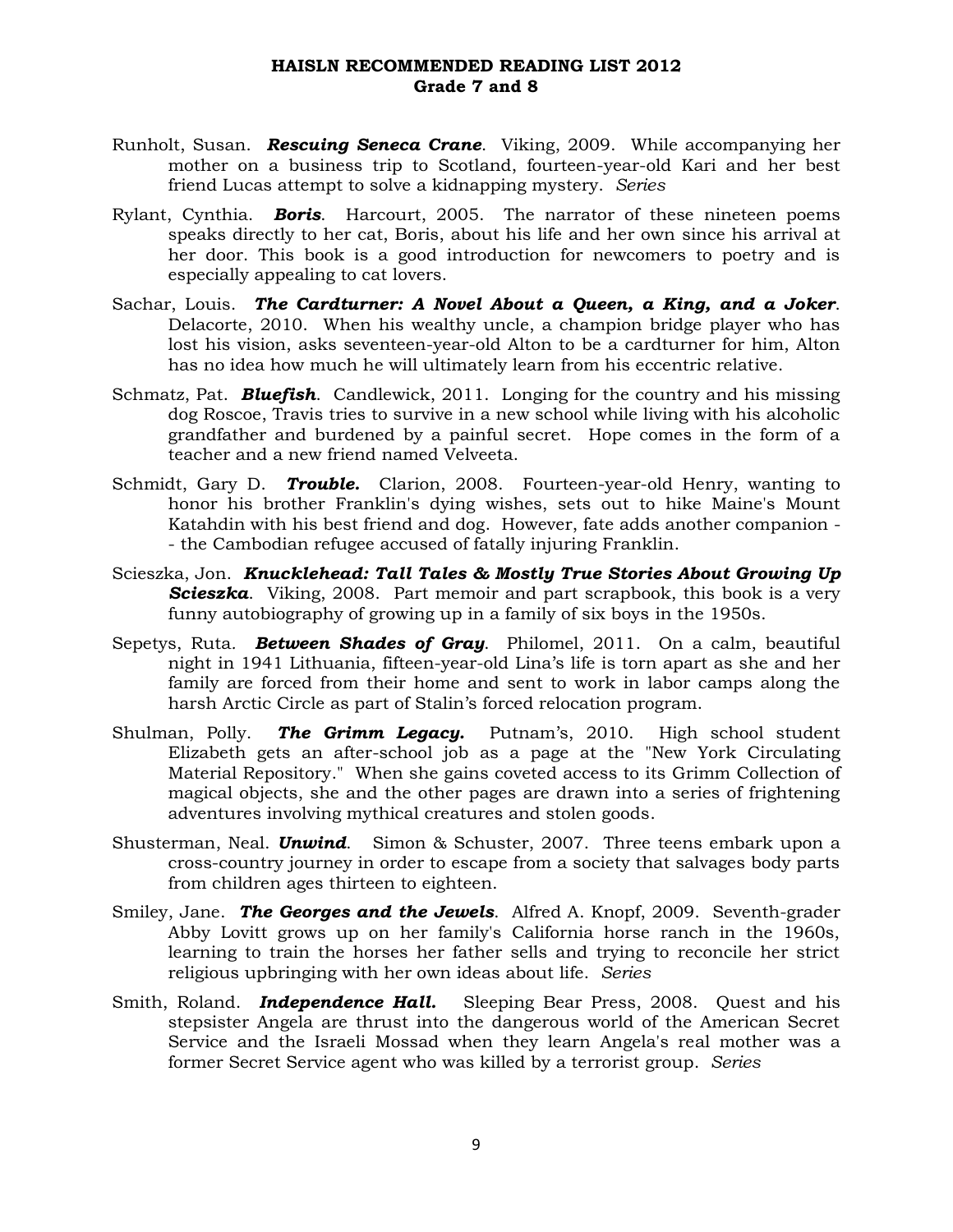- Sonnenblick, Jordan. *After Ever After*. Scholastic, 2010. Jeffrey, cancer survivor from *Drums, Girls & Dangerous Pie,* now confronts eighth grade without Steven, his staunch, supportive older brother; but he bonds with Tad, also a cancer survivor, making a pact to help each other – Tad to walk for graduation without his wheelchair and Jeffrey to pass his standardized test in math to graduate.
- Springer, Nancy. *The Case of the Cryptic Crinoline: An Enola Holmes Mystery.*  Philomel, 2009. In late nineteenth-century London, fourteen-year-old Enola Holmes, much younger sister of detective Sherlock Holmes, turns to Florence Nightingale for help when her investigation into the disappearance of her landlady grows cold. *Series*.
- Stiefvater, Maggie. *The Scorpio Races*. Scholastic, 2011. Some race for fame. Some race for fortune. Then there is the story of Puck Connolly who, for the sake of her family, willingly risks her life as she races the legendary water horses in the bloody and brutal Scorpio Races.
- Stork, Francisco X. *The Last Summer of the Death Warriors*. Arthur A. Levine, 2010. Seventeen-year-old Pancho is bent on avenging the senseless death of his sister. After he meets D.Q, who is dying of cancer, and one of D.Q's caregivers, Marisol, both boys find their lives changed forever.
- Stroud, Jonathan. *The Ring of Solomon*. Disney-Hyperion, 2010. Bartimaeus, a wise-cracking djinni, finds himself in the tenth century and at the court of King Solomon with an unpleasant master and a sinister servant, and he gets himself into trouble with King Solomon's magic ring. *Series*
- Supplee, Suzanne. *Somebody Everybody Listens To*. Dutton, 2010. When Retta Lee Jones graduates from high school and leaves her small town in search of a big break in Nashville, she encounters warmth and kindness along with cruelty and violence.
- Swanson, James L. *Chasing Lincoln's Killer*. Scholastic, 2009. This is a nail-biting and detailed telling of the assassination of Lincoln and all the accompanying chaos of the struggle to catch his killer.
- Tolkien, J. R. R. *The Hobbit, or There and Back Again*. First published 1937. Bilbo Baggins, a respectable, well-to-do hobbit, lives comfortably in his hobbithole until the day the wandering wizard Gandalf chooses him to take part in an adventure from which he may never return. *Series*
- Valente, Catherynne M. *The Girl Who Circumnavigated Fairyland in a Ship of Her Own Making.* Feiwel and Friends, 2011*.* The narrator tells a story, not unlike the perils of Alice in Wonderland and Dorothy (in Oz), of a twelve-yearold girl named September who is whisked away to Fairyland to retrieve the golden sword for the cruel Marquess.
- Verne, Jules. *20,000 Leagues Under the Sea*. First published 1869. This is a nineteenth-century science fiction tale of an electric submarine, its eccentric captain, and an undersea world.